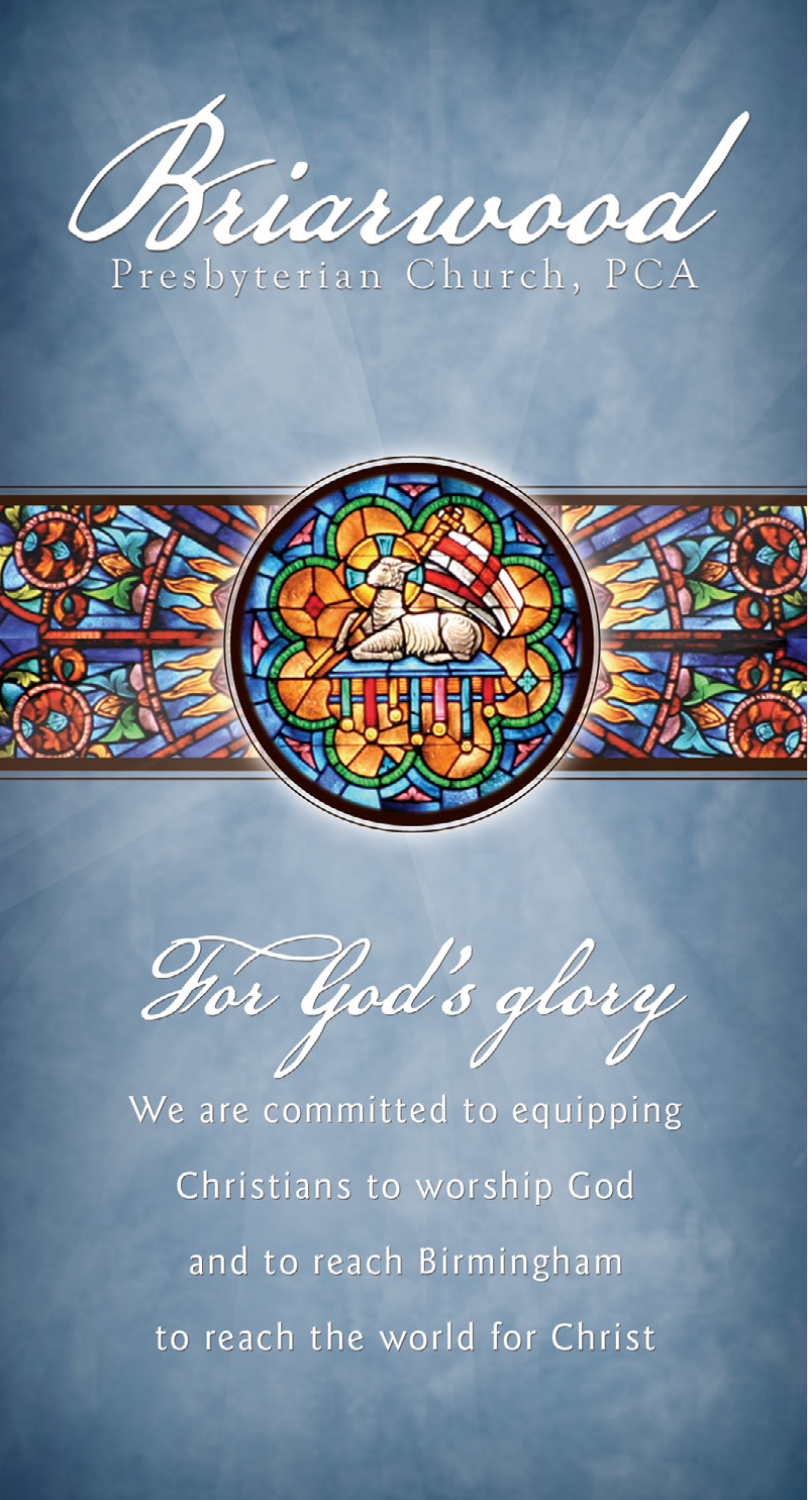

#### **Morning Services of Divine Worship – May 1, 2022**

#### **Worship Leaders**

Dr. Harry L. Reeder III, Pastor/Teacher Mr. Bruce Stallings, Executive Pastor Mr. Hunter Goff, Organist Dr. John Haines, Worship Pastor Rev. Daniel Cason, Pianist

THE GATHERING OF GOD'S PEOPLE *Let them extol Him in the congregation of the people, and praise Him in the assembly of the elders. Psalm 107:32*

**Call to Worship and Preparation from the Psalms** Psalm 11:7

All: For the LORD is righteous; He loves righteous deeds; the upright shall  **behold His face.**

**Prelude and Time of Meditation and Confession** *"Come Thou Fount"* (Kirkland)

Briarwood Orchestra

*Gracious Heavenly Father, we acknowledge this day that You are the Giver of every good and perfect gift, and the Sustainer of our lives. We humbly come before You, recognizing the presence of sin in our hearts, and knowing that You have graciously given Your Son, the Lord Jesus Christ, to pay the price and bear the penalty for our sin. We confess our sin before You now, and gratefully accept Your full and complete pardon. Free us to worship You now in Spirit and Truth, with joy and celebration, and tune our hearts and fit our lives to live to the praise of Your glory and the advancement of Your Kingdom.* 

**Invocation**

**Gospel Word of Salvation**

**Reception of Youth Communicants** (10:55)

**Greeting of Grace and Peace\*** 

**Hymn of Ascents\*** *"The Solid Rock"* Hymn 404

**The Confession of Truth<sup>\*</sup>** The Law of God

#### THE PETITIONING OF GOD'S PROVIDENCE

*…do not be anxious about anything, but in everything by prayer and supplication with thanksgiving let your requests be made known to God. Philippians 4:6*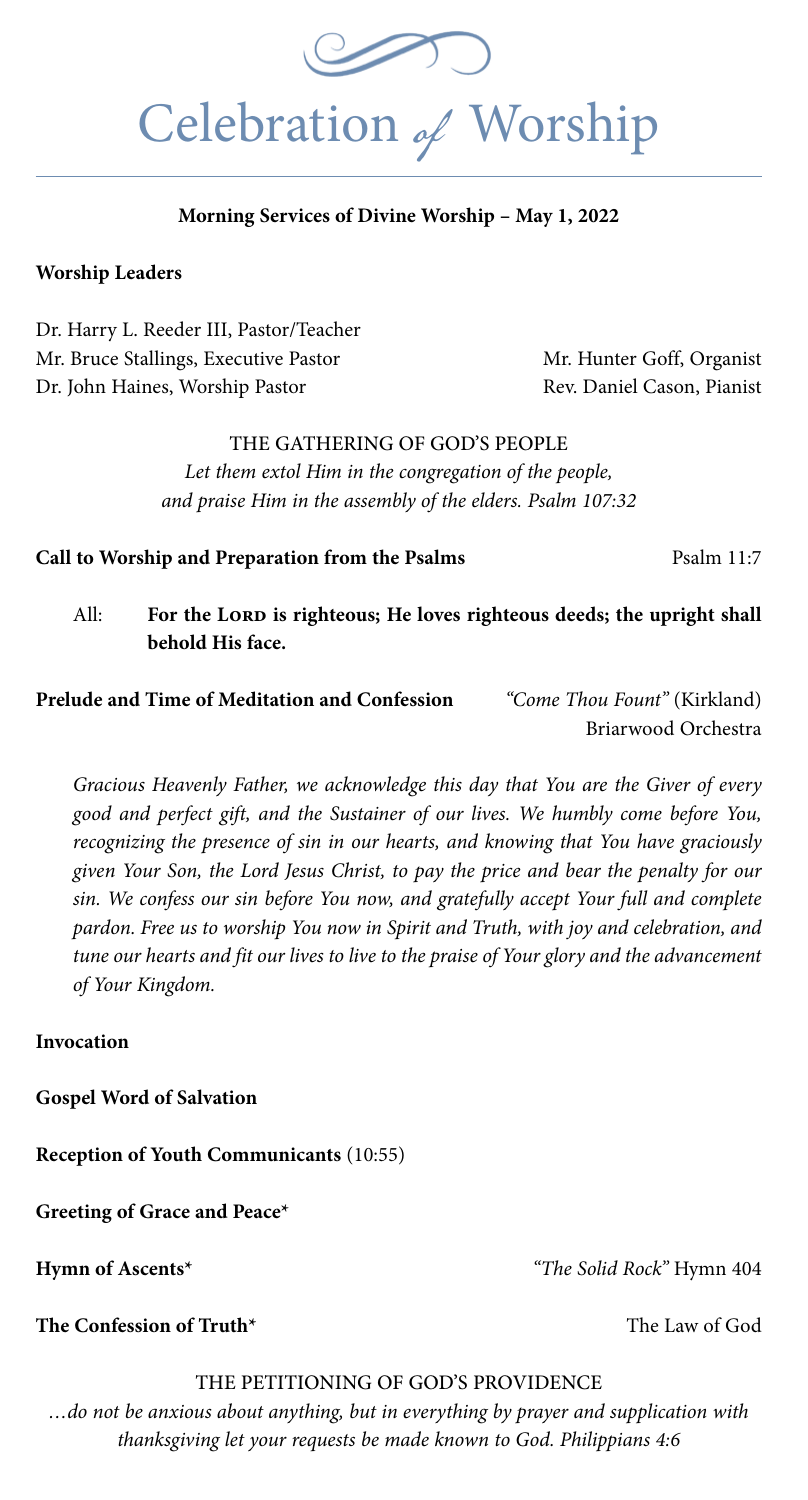#### THE ADORATION OF GOD'S GLORY

THE ADORATION OF GOD'S GLORY<br>Praise the LOPPL It is good to sing praises to our God Psalm 147:14 *Praise the Lord! It is good to sing praises to our God... Psalm 147:1a*

#### **Presentation and Consecration of God's Tithe and Our Offerings**

Honor the LORD with your wealth and with the first fruits of all your produce; *then your barns will be filled with plenty, and your vats will be bursting with wine. Proverbs 3:9–10*

**Musical Offering of Worship** *"Who Shall Ascend the Mountain of the Lord?"*  (Clowney / arr. Haines, Little)

**Singing of Psalms, Hymns, and Spiritual Songs\***

*"Amazing Grace (My Chains Are Gone)"* (arr. Galbraith)

#### THE PROCLAMATION OF GOD'S WORD *Blessed are You, O Lord; teach me Your statutes! Psalm 119:12*

#### **Prayer of Illumination\***

**New Testament Reading\*†** Romans 5:1–5

**Exposition of God's Word** Pastor Reeder

XXXI. Romans in Biblical Perspective *The Gospel of God* "Justified Freely and Forever" Romans 5:1–5

#### THE CONSECRATION OF GOD'S PEOPLE *For the Love of Christ controls us... II Corinthians 5:14a*

**Pastoral Benediction\***

**Congregational Affirmation\*** *"Jesus, Thy Blood and Righteousness"* Hymn 193 v. 1, 2

**Postlude** *"Stand Up, Stand Up for Jesus"* (Duffield)

\*The congregation is requested to stand, if able. †K4–3rd grade dismiss to the Children's Auditorium for Children's Worship.

Following the 8:00 service, Children's Worship participants will be escorted to their Sunday School rooms. Following the 10:55 service, please pick up K4–3rd grade children in the Children's Auditorium. A Prayer Team is available following both morning services just to the right of the pulpit platform. The 8:00 a.m. service is also "signed" each week in the Worship Center.

> Sunday morning services are broadcast live on WLJR 88.5 FM. The 8:00 and 10:55 a.m. services are available online at briarwood.org/livestream. Texts used with permission granted through CCLI License agreement 124545. Scripture quotations are from the Holy Bible, English Standard Version.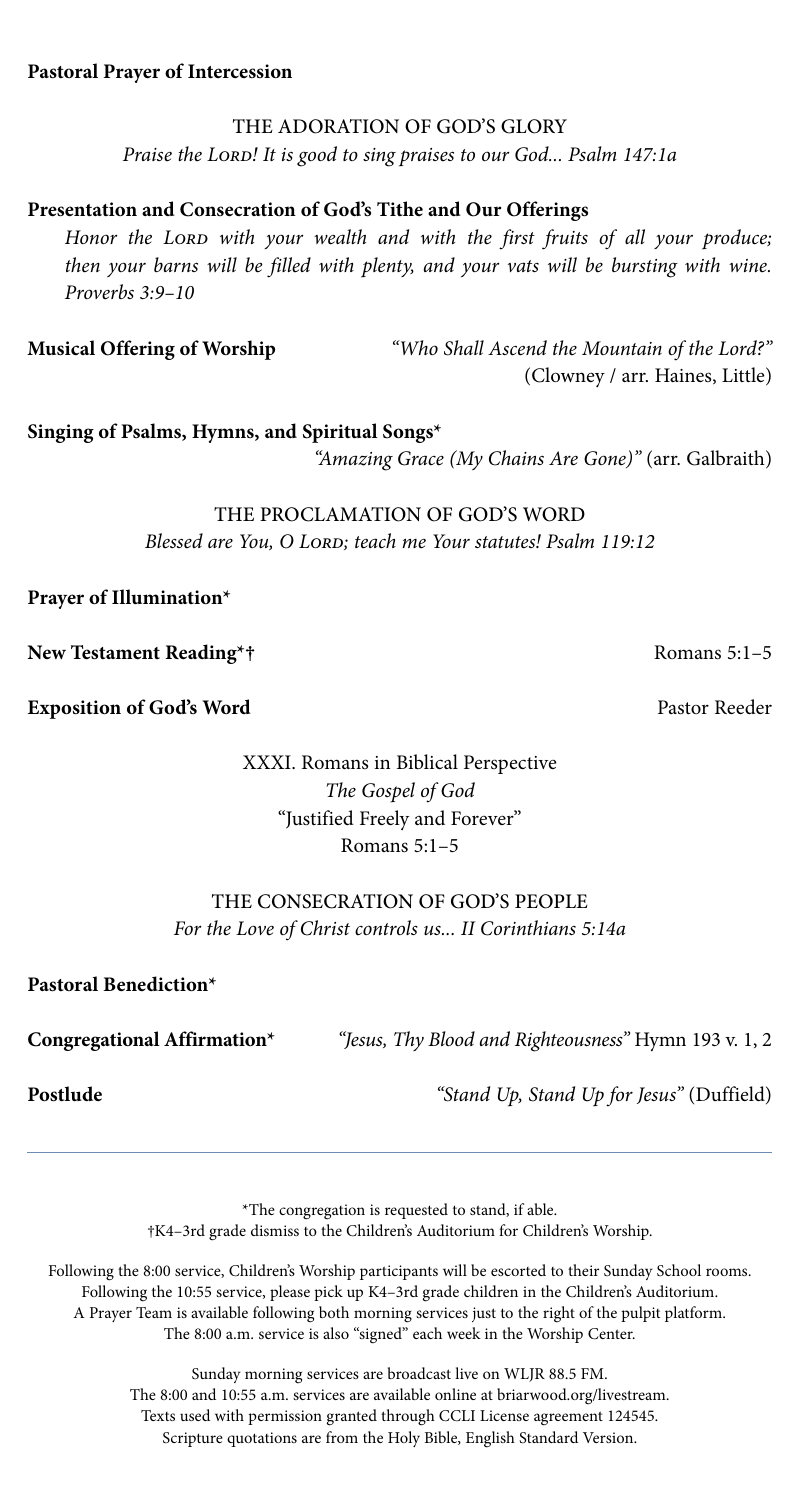**Prelude** Chamber Ensemble, Ken Berg

**Welcome** John Haines

**Call to Worship** Psalm 119:12

All: **Blessed are You, O LORD; teach me Your statutes!** 

**Prayer of Invocation** 

**Processional Hymn** *"Holy, Holy, Holy"* Hymn 262

**Announcements:** 

**Spring Choral Worship Concert** Sanctuary Choir

*"O Word of God Incarnate"* Hymn 269 *• "Holy God, We Praise Thy Name"* Hymn 12 *"Who Shall Ascend the Mountain of the Lord"* (Clowney / arr. Haines) *"As the Hart Pants"* (Mendelssohn) • *"Be Still and Know"* Hymn 343 *"Order My Steps"* (Burleigh)

**Offertory Prayer**

**Sermon and Scripture Pastor Reeder Pastor Reeder Pastor Reeder Pastor Reeder Pastor Reeder Pastor Reeder Pastor Reeder Pastor Reeder Pastor Reeder Pastor Reeder Pastor Reeder Pastor Reeder Pasto** 

**Offertory** *"O Redeemer, Divine"* (Faure) Chamber Ensemble

XX. God's Blueprint in Biblical Perspective *Foundations from Genesis* "A Theology of Marriage" Genesis 2

**Benediction\*** 

**Doxology\*** 

**Postlude** Hunter Goff

**Morning Worship** – The Lord's Day morning worship services are live and in person at 8:00 and 10:55 a.m. They are also streamed on the Briarwood Website, Facebook Live, Apple TV, Roku and the Briarwood App. For more info go to briarwood.org/watch.

**Sunday School Communities** – Sunday School for all ages is at 9:30 a.m. each Sunday. For a complete list of classes go to briarwood.org/sundayschool.

**Evening Worship** – Evening worship is at 6:00 p.m., and is also streamed on the Briarwood Website, Facebook Live, Apple TV, Roku and the Briarwood App.



**Evening Service of Praise and Proclamation – 6:00 p.m.**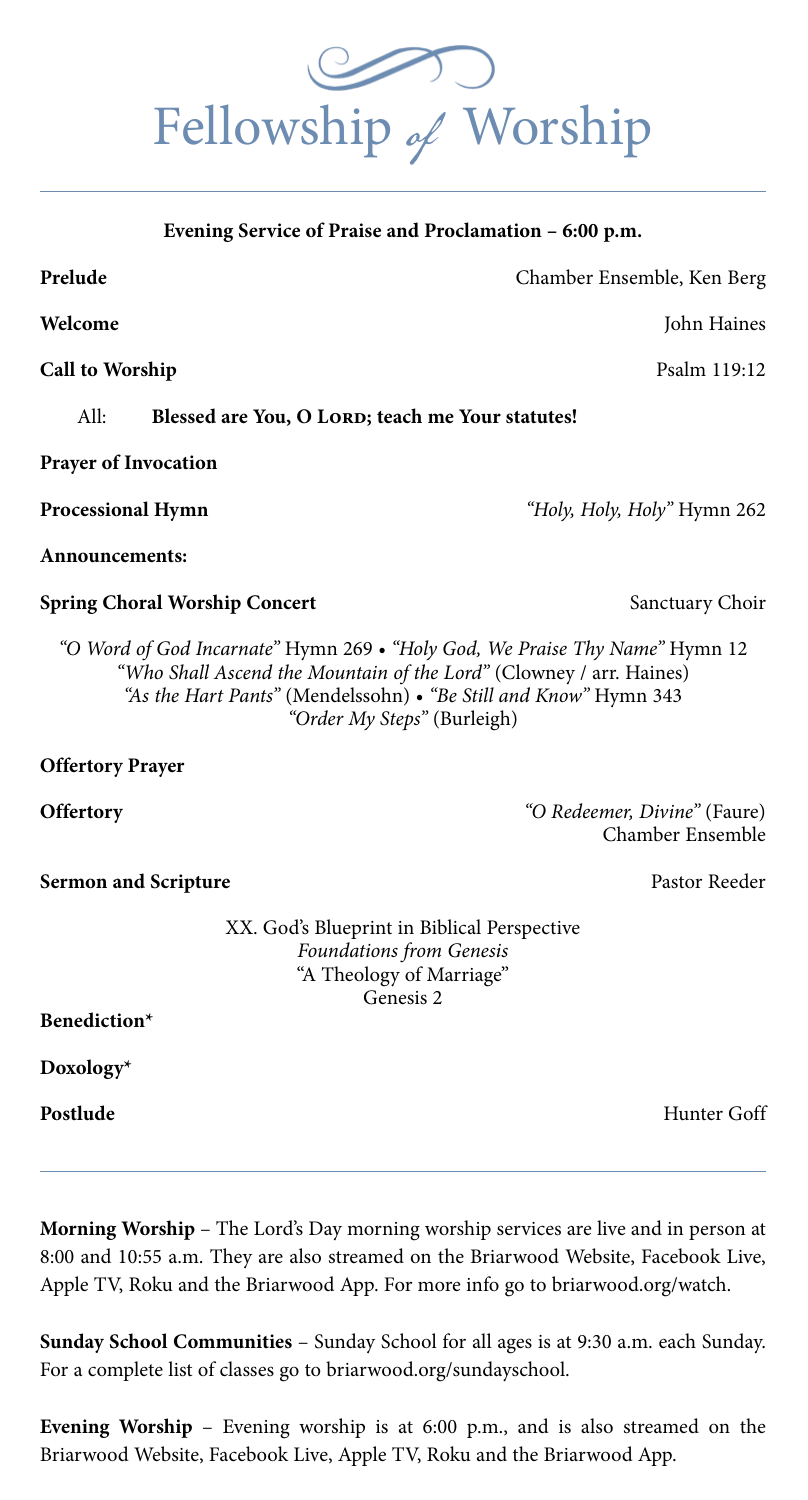### Announcements

**Camp Briarwood needs nurses** for the weeks of Day Camp: June 20-24 and Overnight Camp: July 11–16, July 18–23, July 25–28. Pay offered or barter for free registration for a camper. Contact Scott at shannah@briarwood.org or 205-776-5237.

**Briarwood Soccer—** Club Tryouts for players ages 10–18 are May 16–25. Soccer Camp for players ages 7–14 is June 13–17. Information at briarwoodsoccer.com or call 205-776-5114.

**Pickleball is coming to Briarwood!** Another clinic will be taught by Landon Gray on Saturday, May 7 from 10:00 a.m.–noon in the Gym. Join Open Play on Tuesday and Thursday evenings. Go to questrecreation.org to reserve your spot!

**YBL Spring Breakfast—**Friday, May 6 from 6:30–7:45 a.m. at The Harbert Center. Dan Naulty, former MLB Pitcher/World Series Champion, will tell about his remarkable journey through professional sports and battle to be a man of integrity. Register at ybl.org/events.

**Vacation Bible School—**June 6–10 from 9:00 a.m.–12:00 p.m. Come learn each day about being a new creation in Christ from II Corinthians 5:17. Register at briarwood.org/vbs.

**Christian Medical Ministry Mission Trip Needs—**Donate new ibuprofen (200 mg), acetaminophen (500 mg), and cough+cold medicine for a medical trip to the Dominican Republic. Contact CMMA with questions at 205-776-5470.

**Trailblazers Travel—**June 13–15 to The Cove in Asheville, North Carolina. The guest speaker will be Voddie Baucham, Jr., author of *Fault Lines* and *Expository Apologetics*. For more information, contact Sharon at sjohnston@briarwood.org or 205-776-5320.

**High Schoolers Job Opportunity—**Briarwood Grounds Department is looking for summer help. The schedule is Monday–Friday from 7:00 a.m.–3:30 p.m. Contact Robert Clifton at 205-776-5234 or rclifton@briarwood.org.

**Nursery Needs Volunteers—**If you have signed our purple sign-up folders in the past to help in the Nursery, please sign up to be a part of our team. To receive information, come to the Nursery desk on Sunday mornings, go to briarwood.org/nursery and click on the Nursery Volunteer Team (NVT) link, or email Alison at acraig@briarwood.org. To everyone who has signed up—you have been a blessing!

**Infant Baptism is offered in our Sunday morning services.** Contact Marie Gathings at 205-776-5204 or mgathings@briarwood.org for available dates. Also if you are interested in a "New Believer" baptism, contact Wendy Long in the Membership Office at 205-776-5208.

**The Men's Saturday morning prayer group** is meeting at 7:00 a.m. in the Mountain View Building. Contact Dave Matthews for information at dmatthews@briarwood.org.

#### **New Job openings**—

**Director of Accounting.** Seeking a qualified accountant with a Bachelor's Degree in Accounting, CPA preferred. Experience and knowledge of generally accepted accounting principles and procedures, budgeting, and personnel procedures required. Strong communication and interpersonal skills a plus. Send résumé to Matt Moore at mmoore@briarwood.org.

**New Direction Ministry Thrift Store Manager.** Part-time position for a Briarwood member with a heart to share the Gospel, recruit volunteers and manage the retail aspects of the Fairfield store. Send an inquiry or resume to pclaud@briarwood.org.

**See all the current job opportunities** for Briarwood ministries and ministry partners at briarwood.org/employment to find details on open positions as well as how to apply.